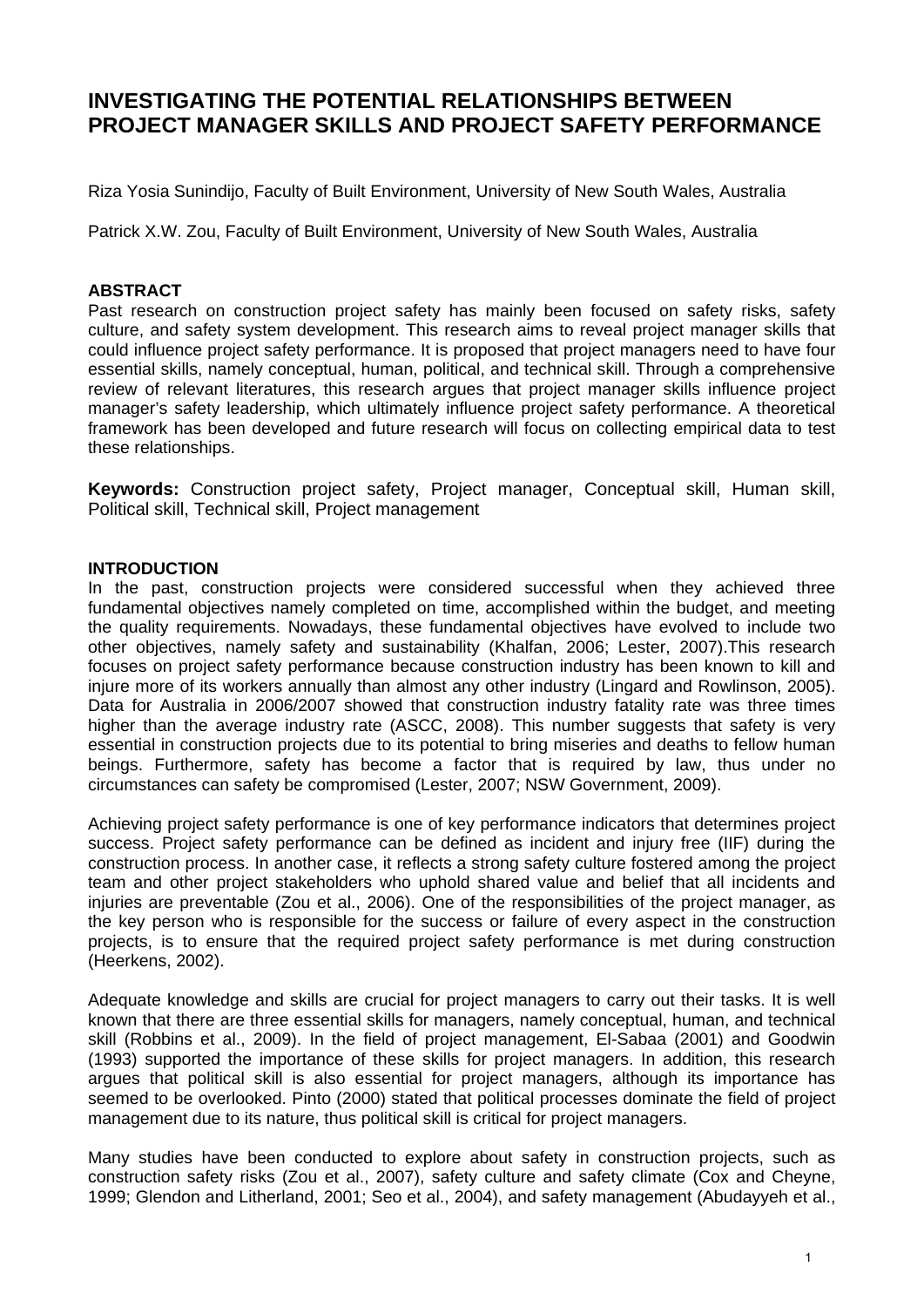2006). However, there is lack of research that explores the influence of project manager skills towards project safety performance, thus this research intends to fill in this gap. By conducting a comprehensive literature review, this research aims to identify project manager's tasks in relation to project safety performance and reveal project manager skills that could allow the project manager to fulfil these tasks, thus influence project safety performance. A theoretical framework was developed to demonstrate the complexity of project manager's tasks and the skills required to perform those tasks. The research proposes that project manager skills influence project manager's safety leadership, which ultimately will influence project safety performance. The next stage of the research is to collect empirical data to test these relationships.

#### **PROJECT SAFETY PERFORMANCE**

Safety is always a critical factor in construction projects because lack of safety can result in accidents, which may lead to human suffering and deaths. This is a condition that cannot be justified by any means. Holt (2005) stated that accidents can incur additional costs and cause project delay, which will put unnecessary burdens to project budget and ruin target completion date. One should also consider that lack of safety can lead to prosecution and civil claim that will incur more costs and cause adverse publicity. Furthermore, Holt (2005) explained that there are two factors that can directly cause accidents, namely unsafe acts and unsafe conditions. These two factors can be flourished when there are poor safety management system and social pressure that does not consider safety as an important issue.

Safety culture and safety climate are terms mentioned frequently when people are discussing about safety. Safety culture is a part of organisational culture and it can be defined as the shared values or beliefs that characterise safety in organisations (Seo et al., 2004). On the other hand, safety climate is the way people behave, think, and feel about safety issues. The difference between the two is that safety culture exists at a higher level, related to overall organisational policies and goals. On the contrary, safety climate exists at a more localised level and serves as the tangible outputs of organisation's safety culture. Safety climate indicates how people perceive and describe the importance of safety issues for the organisation and how local arrangements are implemented to reflect this (Cox and Cheyne, 1999; Seo et al., 2004).

Many studies have agreed upon the importance of safety climate to measure safety performance, thus safety climate is used in this research as the indicator of project safety performance (Glendon and Litherland, 2001; Seo et al., 2004). The advantages of measuring safety climate are: it can identify safety problems before they develop into accidents and injuries, it can focus on safety efforts to improve problematic areas which may improve other organisational functions, it serves as a valuable tool to identify trends in the organisation's safety performance, and lastly measuring safety climate does not spend much money and time (Seo et al., 2004).

Project manager is the highest position in the project level, thus it is project manager's responsibility to manage the overall performance of the project, which includes safety. Fewings (2005) supported this by saying that in a construction project, the project manager is responsible for the implementation of company's safety policy and the coordination of project safety plan. Furthermore, project managers are project leaders, thus they should be able to create and change project climate. By giving special attention to safety, project managers can become leaders to improve project safety performance (Office of the Federal Safety Commissioner, 2007). Dingsdag et al. (2006) provided a list of safety management tasks that project managers need to perform to provide safety leadership. There are 27 tasks separated into six categories as shown in Table 1.

Based on the discussion above, Figure 1 presents the deduction of this research on how project managers can influence project safety performance. The senior management of the company provides supports by creating and communicating company's safety culture throughout the organisation. This safety culture is translated into a safety management system for its implementation in the organisation and projects. As a leader, the role of the project manager is to provide safety leadership by performing their safety management tasks. This safety leadership leads to positive project safety climate, which will promote the elimination of unsafe acts and conditions as well as accidents.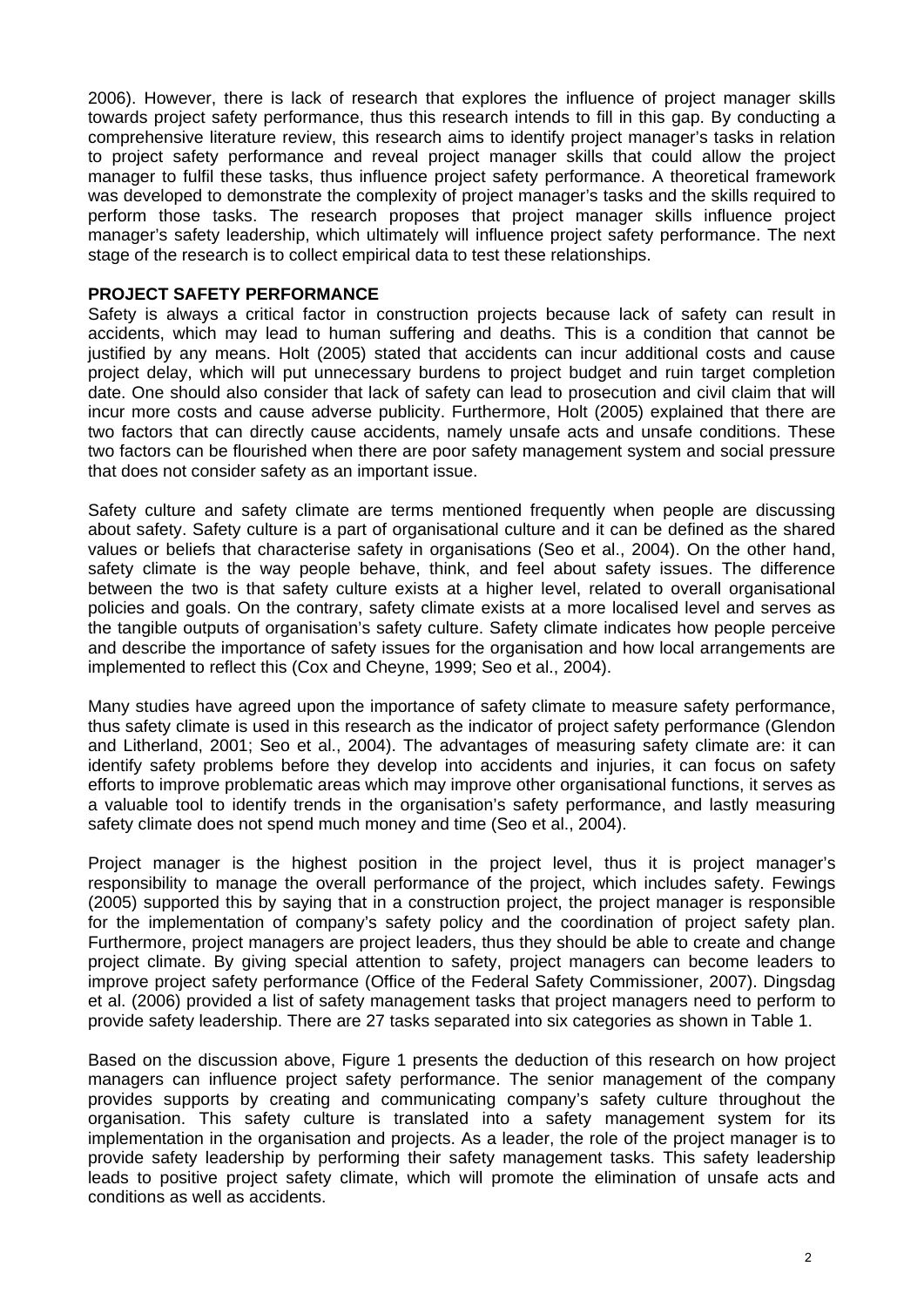| Category                          | <b>Safety management tasks</b>                                 |
|-----------------------------------|----------------------------------------------------------------|
| Proactively identify, assess, and | Carry out project risk assessments.                            |
| determine appropriate controls    | Consider and perform safety reviews for constructability,      |
| for safety risks                  | operability, and maintenance.                                  |
|                                   | Undertake formal safety review of tenders.                     |
|                                   | Develop project safety management plans.                       |
|                                   | Develop project safety procedures and instructions.            |
|                                   | Carry out workplace and task hazard identification,            |
|                                   | assessments, and control (Safe Work Method Statement).         |
| Effectively communicate and       | Provide general safety information and provide basic safety    |
| consult with stakeholders         | instruction.                                                   |
| regarding safety risks            | Facilitate group safety discussions and meetings.              |
|                                   | Contribute in planning and delivering toolbox talks.           |
|                                   | Participate in site safety committee.                          |
|                                   | Consult on and resolve safety issues.                          |
|                                   | Speak to senior management about safety issues in the          |
|                                   | workplace.                                                     |
|                                   | Challenge unsafe behaviours/attitude at any level when         |
|                                   | encountered.                                                   |
|                                   | Make site visits and speak directly to workers about safety in |
|                                   | the workplace.                                                 |
|                                   | Recognise and reward people who have positively impacted       |
|                                   | on safety.                                                     |
| Monitor, report, review, and      | Carry out formal incident investigations.                      |
| evaluate safety program           | Carry out basic project safety system element audits.          |
| effectiveness                     | Carry out formal inspections of workplace and work tasks.      |
| Engage with subcontractors in     | Monitor subcontractor safety activities and performance.       |
| safety performance                | Identify and include suitable safety requirements into         |
| management                        | subcontractor packages.                                        |
|                                   | Evaluate safety performance of subcontractors.                 |
| Identify and implement relevant   | Understand and apply general legislative safety                |
| components of the safety and      | requirements.                                                  |
| workers' compensation             | Apply full working knowledge of the organisation's safety      |
| management system                 | management system.                                             |
| Provide leadership and manage     | Help to mentor staffs and follow their progress in relation to |
| staff and subcontractor safety    | safety.                                                        |
| performance                       | Conduct employee safety performance appraisals.                |
|                                   | Work with staffs to solve safety problems.                     |
|                                   | Discipline staffs for poor safety behaviours and attitude.     |

# **Table 1: Project manager's safety management tasks (Source: adapted from Dingsdag et al., 2006).**

# **PROJECT MANAGER SKILLS – CHPT CONSTRUCT**

Project managers are facing varied and complex tasks on daily basis. They are the key persons who are responsible for the success or failure of every aspect in the construction projects (Heerkens, 2002). Furthermore, construction projects require a collaboration of individuals from different backgrounds and teamwork to achieve project objectives. Consequently, project managers also need to manage and lead these people (Lewis, 2003). Adequate skills are vital for project managers to manage these multifaceted tasks. Table 1 demonstrates the multiple tasks that project managers must implement to achieve safety performance. This research argues that project managers need four skills, namely conceptual (C), human (H), political (P), and technical (T) skill to perform their job. These skill sets will be discussed in details in the following sections.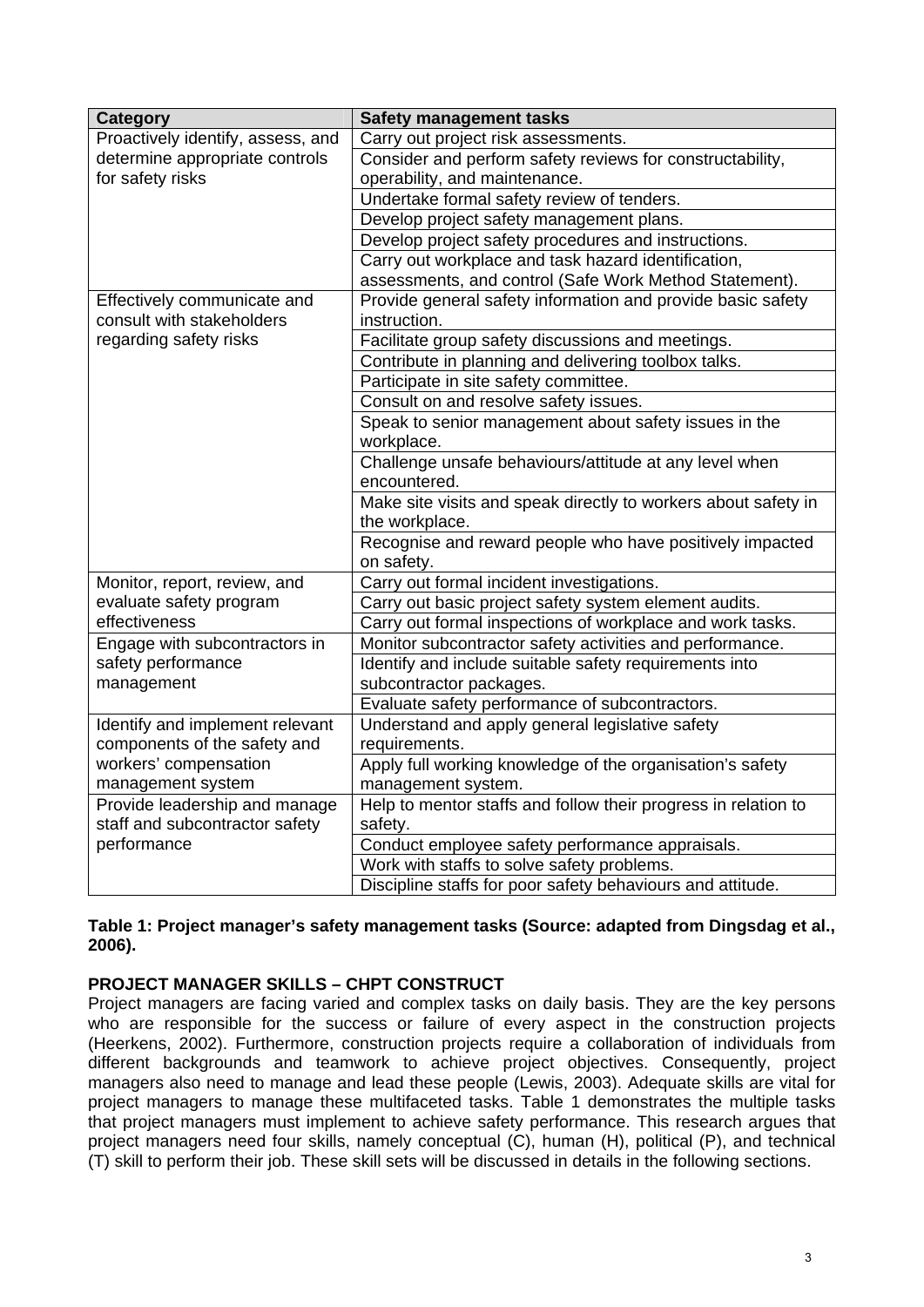

#### **Figure 1: Project Manager's role in project safety performance.**

#### **Conceptual skill**

Conceptual skill is the ability to envision the project as a whole. The skill recognises that various functions in the project depend on one another where changes in one part could affect other parts (El-Sabaa, 2001). Project managers need conceptual skill to think about abstract situations, to see the project in a big picture, to understand the relationships between different departments, and to imagine how the project fits into its broader environment (Robbins et al., 2009).

This research has found three competencies that form conceptual skill construct. The first competency is *integration*, which includes all processes required to ensure that all project components are properly coordinated. The second competency is *scoping*, which limits and controls the works included in the project. Scoping is critical to ensure that all the works of the project is included (Project Management Institute, 2008). The last competency is *visioning*, which is simply the competency to observe the project as a whole and visualise the relationship of the project with the company, the construction industry and the community. This competency is particularly important to address abstract and external issues as well as constraints that could jeopardise the completion of the project (Goodwin, 1993).

In relation to safety, the research argues that conceptual skill is essential for project managers to realise the impacts and necessities of good safety practices on the workers and their family, the company, the community, and the achievement of project objectives. It helps project managers to understand that safety is really an important and integral part of their project. Furthermore, conceptual skill allows the project managers to address safety issues from a life-cycle perspective rather than limiting it only during the construction stage. For example, they could influence the designer to consider the implication of the design on safety during the construction and management of the building facility.

#### **Human skill**

Human skill is the ability to work with and through other people (Goodwin, 1993). There are many stakeholders involved in a construction project, such as the client, consultants, subcontractors, upper management, team members, and community. A stakeholder is a person or organisation that has an interest in the project or the outcome of the project. In this case, a stakeholder may affect or be affected by project processes or outcomes. Each stakeholder has different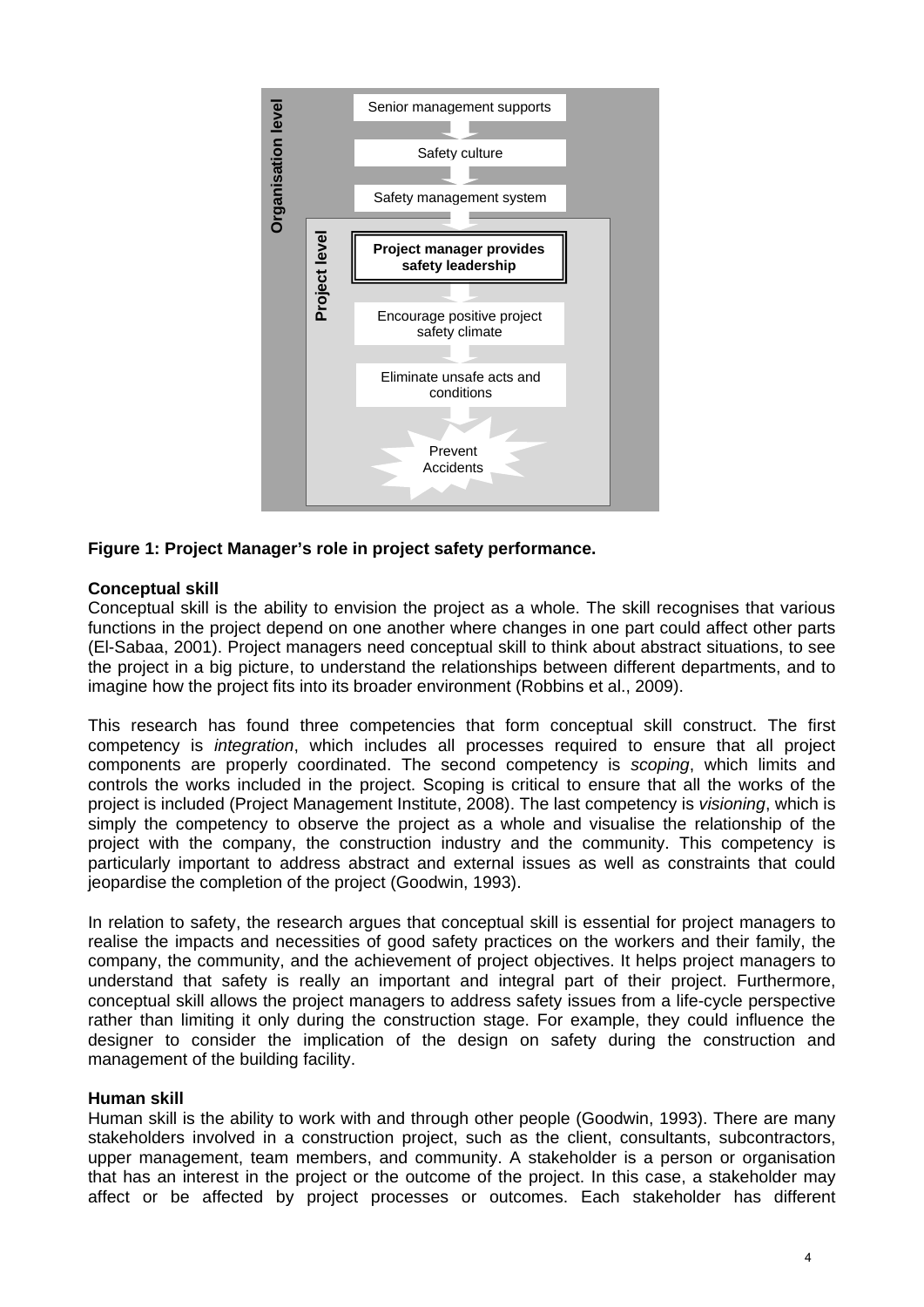expectations and project managers need to manage these expectations (Rosenau, Jr. and Githens, 2005). Managing stakeholders' expectations requires sufficient human skill on the part of the project managers. Furthermore, during the construction process, it is people who perform the works, thus an understanding of human skill to manage these people is vital. This research argues that there are three competencies, namely leadership, emotional intelligence, and interpersonal skill that form human skill construct.

The first competency, *leadership*, is the process of influencing a group of people to achieve goals. Leadership is important because leaders in organisations are people who make things happen (Robbins et al., 2009). Leadership is vital for project managers to bring different stakeholders together and influence them to do what must be done to achieve project objectives (Lewis, 2003). Many studies indicated that transformational leadership is an effective leadership style because it produces levels of employees' effort and performance that goes beyond what would occur with the common transactional approach (Robbins et al., 2009).

*Emotional intelligence* (EI) is the second competency of human skill construct and it is defined as "the capacity for recognising our own feelings and those of others, for motivating ourselves, and for managing emotions well in ourselves and in our relationships" (Goleman, 1998: pp. 375). Many studies have showed the importance of EI in organisations (Sunindijo et al., 2007). Goleman (2001) identified four dimensions of EI: self-awareness, self-management, social-awareness, and relationship management. Self-awareness means to recognise oneself feeling at the moment and use it in decision making. Self-management is the ability to regulate distressing effects, such as anxiety and anger, and to restrain emotional impulsivity. People high in social-awareness can recognise other people's feelings and read nonverbal cues for emotional currents from others. Lastly, relationship management is the ability to attune oneself to or influence the emotions of others.

The last competency is *interpersonal skill*. Some people in organisations suffer from relationship issues when they relate with their peers, subordinates, and even superiors because they have lack of interpersonal skill. Strohmeier (1992) identified four common interpersonal problems that need to be managed by project managers. The first problem is motivation because typically project managers have lack of formal authority and influence, which can cause difficulties to motivate others. The second problem is conflicts, which are normal occurrences in every organisation. There are many stakeholders in a construction project, thus the potential of conflicts is much higher. Communication is the third interpersonal problem. Due to the involvement of many stakeholders, communication problems, such as insufficient flow of information, the unavailability of information, and misunderstanding, are frequent in construction projects. The fourth and the last problem is teamwork and cooperation. Many project stakeholders are suffered from egotism, which frustrates cooperation and communication. Within a project team, frequently there is lack of willingness to cooperate as well as an inability to cooperate.

This research argues that human skill is required to influence project safety performance because people are the ones who perform the works, thus project managers need human skill to communicate the importance of safety, lead the implementation of safety management system, and motivate and inspire people to work safely. Furthermore, project managers need human skill to manage stakeholders' expectations related with safety.

# **Political skill**

Ahearn et al. (2004: pp. 311) proposed that political skill is "the ability to effectively understand others at work, and to use such knowledge to influence others to act in ways that enhance one's personal and/or organisational objectives". It also includes the ability of performing sensible environmental scanning to understand the complex social, legal, culture, economical, and political systems that affect the achievement of project objectives. Block (1983: pp. 21) defined project politics as "the actions and interactions between project team members and people outside the team that have impact on the success of the project". In this case, project managers are the focal point of this interaction and political skill is particularly crucial for project managers to interact with people outside their direct control, but who have impact on project success. Some people deem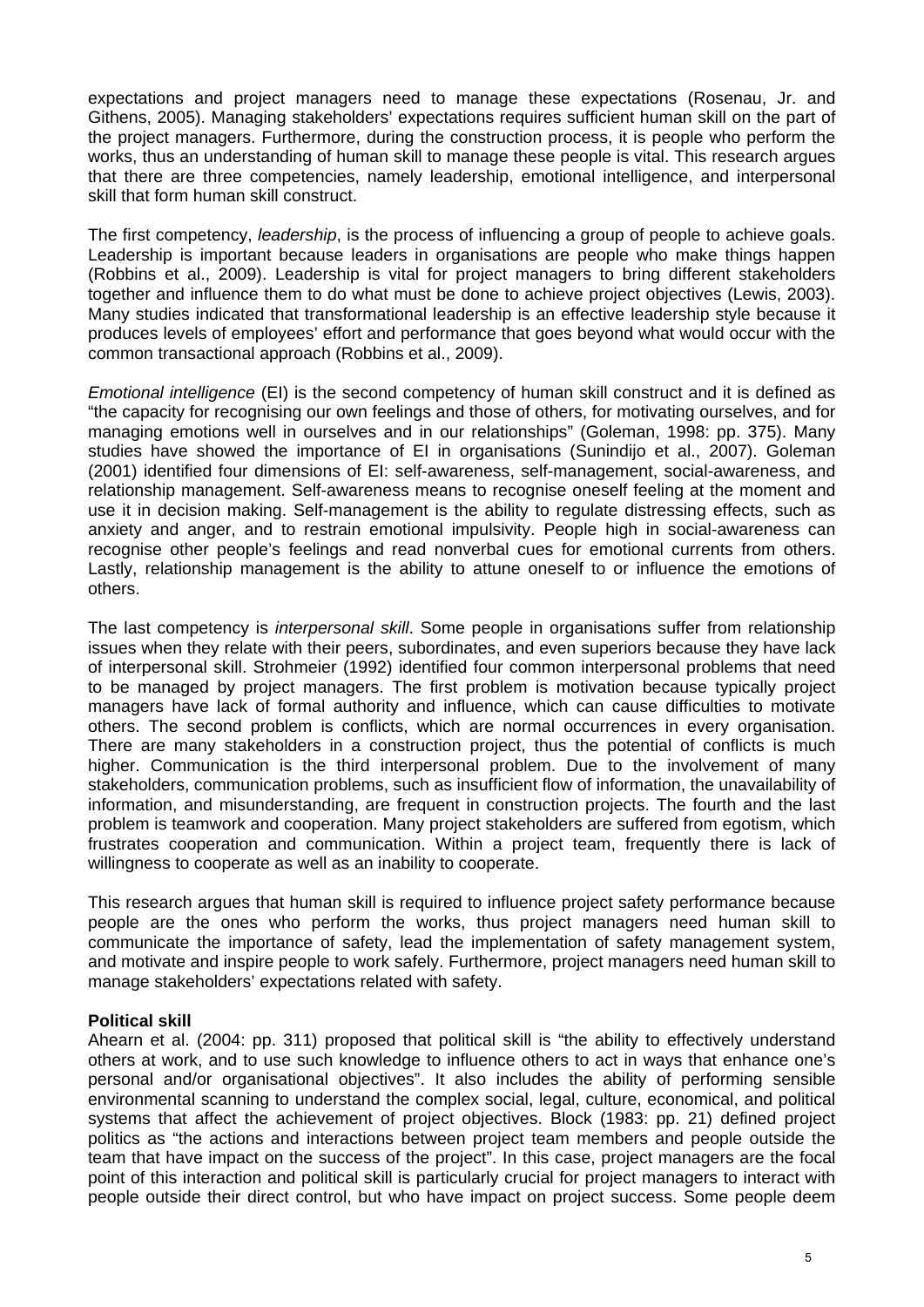that the conduct of politics is distasteful and organisationally damaging. However, several studies indicated that the effective use of political skill is important for project managers because projects are inherently political arenas where competing interests, limited resources, coalition building, and the exercise of power and influence happen all the time to get things done (Ferris et al., 2000; Pinto, 2000).

The main difference between political skill and human skill is that political skill is specific to interaction aimed to achieve success in organisations (or projects). The interactions can take place anywhere, but the main goal is the organisational influence and success (Ferris et al., 2000). Ferris et al. (2005) proposed four key competencies or dimensions of the political skill. *Social astuteness* is the first competency. It is argued that people with high political skill are astute observers of others and they are keenly attuned to diverse social situations. They are sensitive to others, thus they are considered as ingenious and clever in dealing with others. The second competency is *interpersonal influence*. Another characteristic of people high in political skill is their convincing personal style that exerts a strong influence to people around them. They are flexible and they can appropriately adapt their behaviour to each situation in order to extract certain responses from others.

Another important competency of political skill is the ability to develop and use diverse networks of people or *networking ability*. People included in the networks are considered to hold assets deemed as valuable and necessary for attaining successful personal and organisational functioning. People with high networking ability are often expert negotiators, deal makers, and at ease with conflict management. The fourth and the last political skill competency is *apparent sincerity*. This competency is the key to influence others because it focuses on the perceived intentions of certain behaviour exhibitions. In this case, the influence attempts will be successful when there are no ulterior motives behind the behaviour exhibited. People high in apparent sincerity inspire trust and confidence because they do not appear to be manipulative or coercive.

In some cases, safety is relegated below other project objectives like time and cost. The research argues that by exercising political skill, project managers is able to demonstrate genuine interest towards safety, which will influence others to realise about the importance of safety in the project, thus convince them to put safety as a priority. Furthermore, political skill is a clever way to achieve behaviour coordination and eliminate many barriers that might disrupt safety performance. It inspires trust, confidence, and support. It also orchestrates and facilitates the interaction among team members that can boost safety performance (Ferris et al., 2007).

# **Technical skill**

Technical skill is the job-specific knowledge and techniques that are required to perform specific tasks proficiently (Robbins et al., 2009). Based on various literatures, there are six technical competencies that are essential for project managers (Fisk, 1997; Pritchard, 2001; Project Management Institute, 2008; Westney, 2001). The first competency is *scheduling*, which involves an understanding to determine the dates when different activities will be performed, recognise activities that drive other activities, and determine when the activities are due. *Budgeting and cost management* is the second competency, which involves determining the types and quantities of resources needed to perform various project activities, developing cost estimation for all resources, allocating the budget to individual work activities, and controlling changes to project budget.

*Quality management* is the third competency of technical skill construct. The activities of quality management include identifying relevant quality standards and determining how to meet them, evaluating project performance periodically to provide confidence that the project will meet the standards, and monitoring specific results to determine their compliance with the standards as well as finding ways to eliminate unsatisfactory performance. The fourth competency is *document and contract administration*, which is about the understanding of procedures for implementing construction contracts according to the accepted practices and regulations within the construction industry. In addition, the system for keeping records and reports of everyday activities should be managed carefully.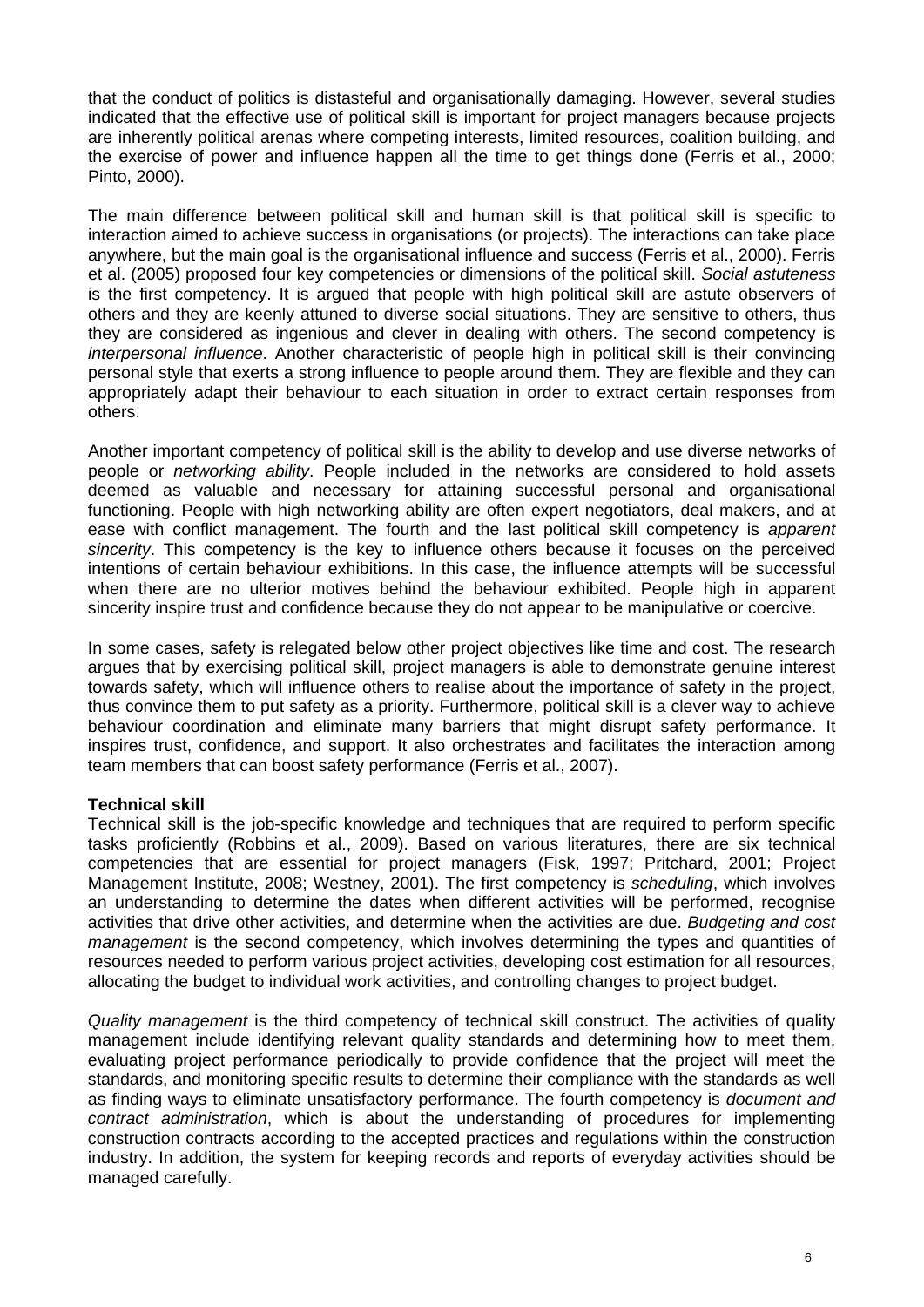*Risk management* is the fifth competency of technical skill construct. To be competitive, an organisation must be proactive in managing the risks to ensure successful achievement of project objectives. There are four steps in risk management: risk identification where project team and stakeholders identify and categorise risks, risk assessment to assess the impact of each risk category to the project, risk analysis which indicates which cost or schedule elements require the most contingency and which risk categories contributed the most to contingency, and lastly developing risk mitigation steps and assign them to team members. *Procurement management* is the sixth and the last competency. It includes the processes required to attain goods and services from outside the organisation or from external parties. Depending on the application area, these external parties can be consultants, subcontractors, vendors, or suppliers.

In relation to safety, the research argues that project managers need to exercise their technical skill to ensure all site activities are implemented in proper and safe manner. For example, project managers needs to use their risk management competency to identify, assess, and manage safety risks. Furthermore, technical skill can assist project managers to develop new and safer methods to work. Understanding of cost management and scheduling also make project managers realise the severe impacts of accidents towards their project.

# **PROPOSED THEORETICAL FRAMEWORK**

Based on the discussion in the previous sections, this research has developed a theoretical framework as shown in Figure 2 to show the whole picture of the relationships between project manager skills and their tasks. There are five common project stages before the project is completed and handed over to the client. They are initiation, design, procurement, construction, and commissioning. The final outcome of these stages is a project that meets required standards and specifications of time, cost, quality, safety, and sustainability, which have been increasingly considered as fundamental objectives of construction projects.

The framework also presents different project stakeholders that can influence the outcomes of the project, thus the expectations of these stakeholders need to be managed. In the organisation level, there are top management, bosses, team members, and people from other departments. In addition, the project manager needs to pay attention on the company culture as well as the system and technology used in the organisation. In the construction task environment, the project manager has to consider external project team members like consultants, designers, subcontractors, and the client. Other project stakeholders in the construction task environment are government with their laws and regulations, the community that lives around the project, and public. Lastly, the project manager should also be concerned about external environment, such as economic, political, sociocultural, technology, global condition, and the demographic where the project is built (Robbins et al., 2009). All of these stakeholders and external factors can influence the outcomes of the project, which include project safety performance. Without proper consideration and management, they can easily jeopardise the project. It is part of project manager's responsibilities to manage these issues.

The framework also shows project manager skills required to perform these tasks. This research proposes conceptual, human, political, and technical skill (CHPT construct) as the essential project manager skills. Competencies that form each skill construct have also been discussed in the previous sections and included in the framework.

When focusing on project safety performance, it has been mentioned that project managers should provide safety leadership in their project. Project managers need to perform 27 safety management tasks listed in Table 1 to provide this safety leadership. By performing these tasks, it is expected that project managers can create positive project safety climate, which serves as they key indicator of project safety performance. Furthermore, this research argues that project manager skills are essential to perform these safety management tasks successfully. Figure 3 shows the relationships between these three aspects. Project manager skills serve as the input and they influence the performance of project manager's safety leadership, which is expressed in the form of safety management tasks. Ultimately, safety management tasks that have been performed successfully will lead to the achievement of project safety performance, which is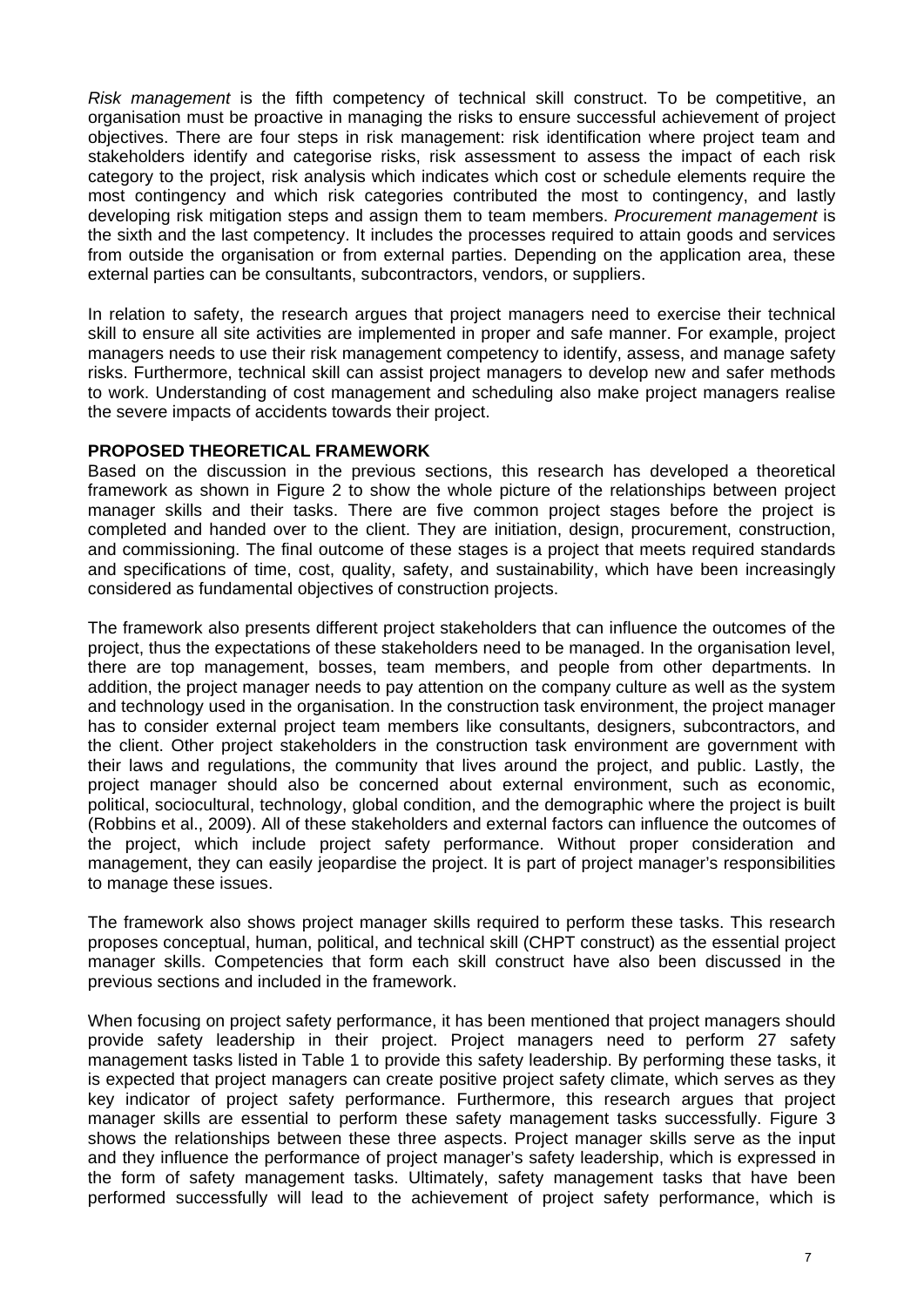measure by project safety climate. This is the key contribution of this research and the next stage aims to collect empirical data, investigate the validity of the framework and determine, if any, the relationships between the three aspects.



**Figure 2: A theoretical framework demonstrating the complexity of project manager's tasks, project manager skills required to perform the tasks, and project outcomes.**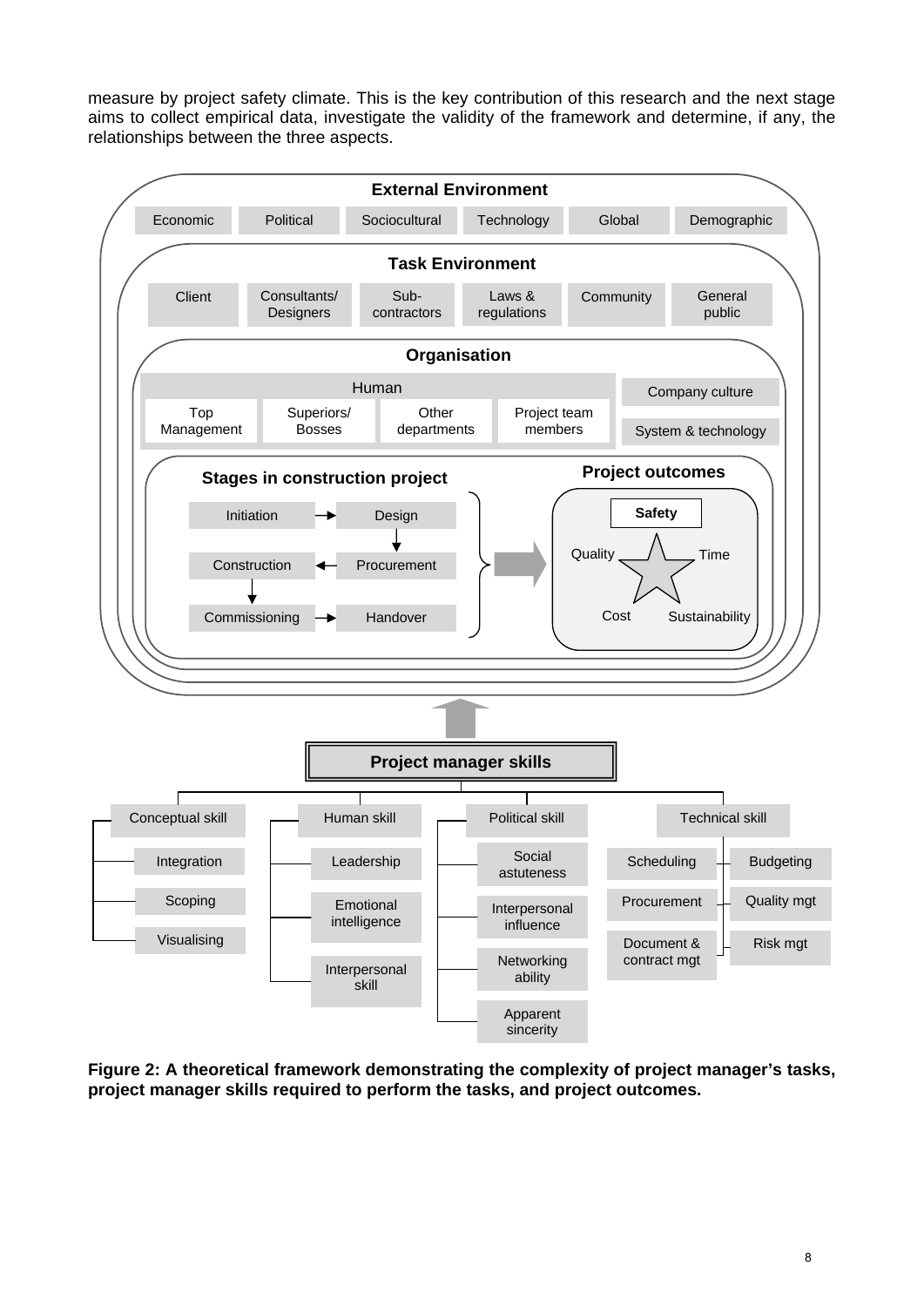

**Figure 3: Proposed relationships between project manager skills, safety leadership, and project safety performance.** 

# **CONCLUSION AND FUTURE STUDIES**

The role of the project manager in project safety performance is to provide safety leadership, which is expressed by performing 27 safety management tasks. In order to manage these tasks, project managers need to acquire four sets of skills, namely conceptual, human, political, and technical skill (CHPT construct). This research has explored each skill in detail and proposed competencies that form each skill construct. It is argued that project manager skills influence project manager's safety leadership, which ultimately will influence project safety performance. The next stage of the research will collect empirical data to investigate the validity of these proposed relationships.

A theoretical framework has also been developed to demonstrate the complexity of project manager's tasks and essential skills to manage those tasks. The framework offers a wide range of possibilities for future studies. For example, each skill and each competency could be explored individually to investigate its impacts towards project safety performance or any other project outcome. Furthermore, there are also potential future studies to find out the most important skill that influences certain project outcome. This way, the construction industry can strategise when providing trainings for project managers to improve their performance.

# **REFERENCES**

Abudayyeh, O., Fredericks, T.K., Butt, S.E., and Shaar, A., (2006), An investigation of management's commitment to construction safety. *Int. J. of Project Manage.*, 24(2), 167-174.

Ahearn, K.K., Ferris, G.R., Hochwarter, W.A., Douglas, C., and Ammeter, A.P., (2004), Leader political skill and team performance. *J. of Management*, 30(3), 309-327.

Australian Safety and Compensation Council, (2008), *Information sheet – Construction*, Safe Work Australia, Commonwealth of Australia, viewed 24 August 2009, http://www.safeworkaustralia.gov.au/swa/IndustryInformation/Construction/.

Block, R., (1983), *The politics of projects*, Yourdon Press, New York.

Cox, S.J. and Cheyne, A.J.T., (1999), *Safety climate measurement user guide and toolkit*, Loughborough University, viewed 1 September 2009, http://www.lut.ac.uk/departments/bs/safety/index.html.

El-Sabaa, S., (2001), The skills and career path of an effective project Manager. *Int. J. of Project Manage.*, 19(1), 1-7.

Ferris, G.R., Perrewé, P.L., Anthony, W.P., and Gilmore, D.C., (2000), Political skill at work. *Organizational Dynamics*, 28(4), 25-37.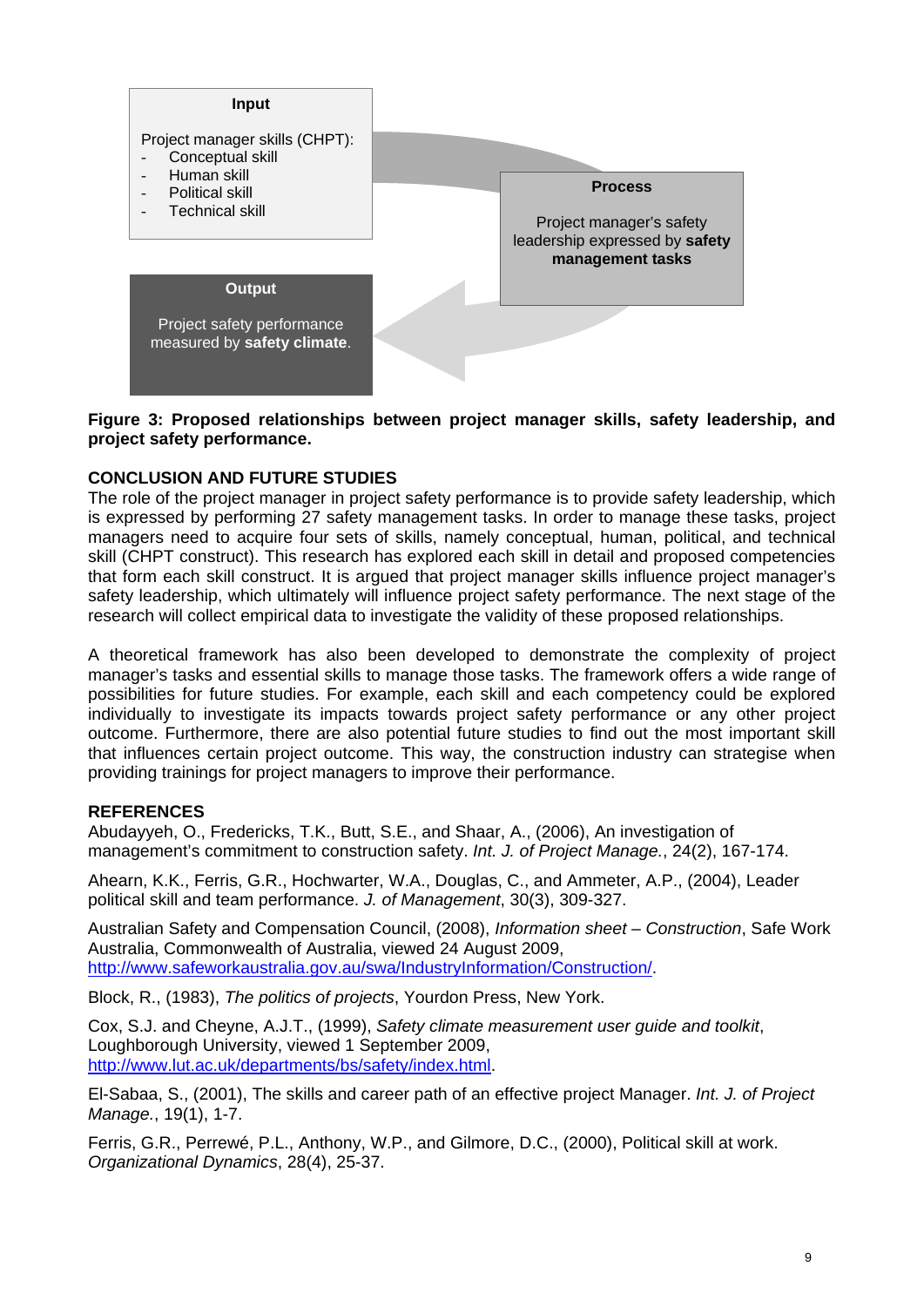Ferris, G.R., Treadway, D.C., Kolodinsky, R.W., Hochwarter, W.A., Kacmar, C.J., Douglas, C., and Frink, D.D., (2005), Development and validation of the political skill inventory. *J. of Management*, 31(1), 126-152.

Ferris, G.R., Treadway, D.C., Perrewé, P.L., Brouer, R.L., Douglas, C., and Lux, S., (2007), Political skill in organizations. *J. of Manage.*, 33(3), 290-320.

Fewings, P., (2005), *Construction project management: An integrated approach*, Taylor & Francis.

Fisk, E.R. (1997), *Construction project administration*, Fifth Edition, Prentice Hall.

Glendon, A.I. and Litherland, D.K., (2001), Safety climate factors, group differences and safety behaviour in road construction. *Safety Science*, 39(3), 157-188.

Goleman, D., (1998), *Working with emotional intelligence*, Bantam Books.

Goleman, D., (2001), An EI-based theory of performance. in *The Emotionally Intelligent Workplace*, Cherniss, C. and Goleman, D. (eds.), Jossey-Bass, pp. 27-44.

Goodwin, R.S.C., (1993), Skills required of effective project managers. *J. of Manage. in Eng.*, 9(3), 217-226.

Heerkens, G.R., (2002), *Project management*, McGraw-Hill.

Holt, A.S.J., (2005), *Principles of construction safety*, Blackwell Science.

Khalfan, M.M.A., (2006), Managing sustainability within construction projects. *J. of Environmental Assessment Policy and Management*, 8(1), 41-60.

Lester, A., (2007), *Project management, planning and control, fifth edition: Managing engineering, construction and manufacturing projects to PMI, APM and BSI standards*, Butterworth-Heinemann.

Lewis, J.P., (2003), *The project manager's pocket survival guide*, McGraw-Hill.

Lingard, H. and Rowlinson, S., (2005), *Occupational health and safety in construction project management*, Spon Press.

New South Wales Government, (2009), *Occupational Health and Safety Act 2000 No 40, version 1*, viewed 10 October 2009, http://www.legislation.nsw.gov.au/.

Office of the Federal Safety Commissioner, Department of Employment and Workplace Relations, Australian Government, (2007), *Federal safety commissioner's leaders in safety: A guide to developing senior management safety behaviours in the building and construction industry*, Commonwealth of Australia.

Pinto, J.K., (2000), Understanding the role of politics in successful project management. *Int. J. of Project Manage.*, 18(2), 85-91.

Pritchard, C., (2001), *Schedule management: Seeing the future by mapping out the present. Project management for business professionals: A comprehensive guide*, Knutson, J. (ed.), John Wiley & Sons.

Project Management Institute, (2008), *A guide to the project management body of knowledge: PMBOK guide, fourth edition*, Pennsylvania, USA.

Robbins, S.P., Bergman, R., Stagg, I., and Coulter, M., (2009), *Management, fifth edition*, Pearson Education Australia.

Rosenau, Jr., M.D. and Githens, G.D., (2005), *Successful project management: A step-by-step approach with practical examples*, John Wiley & Sons.

Seo, D., Torabi, M.R., Blair, E.H., and Ellis, N.T., (2004), A cross-validation of safety climate scale using confirmatory factor analytic approach. *J. of Safety Research*, 35(4), 427-445.

Strohmeier, S., (1992), Development of interpersonal skills for senior project managers. *Int. J. of Project Management*, 10(1), 45-48.

Sunindijo, R.Y., Hadikusumo, B.H.W., and Ogunlana, S., (2007), Emotional intelligence and leadership styles in construction project management. *J. of Manage. in Eng.*, 23(4), 166-170.